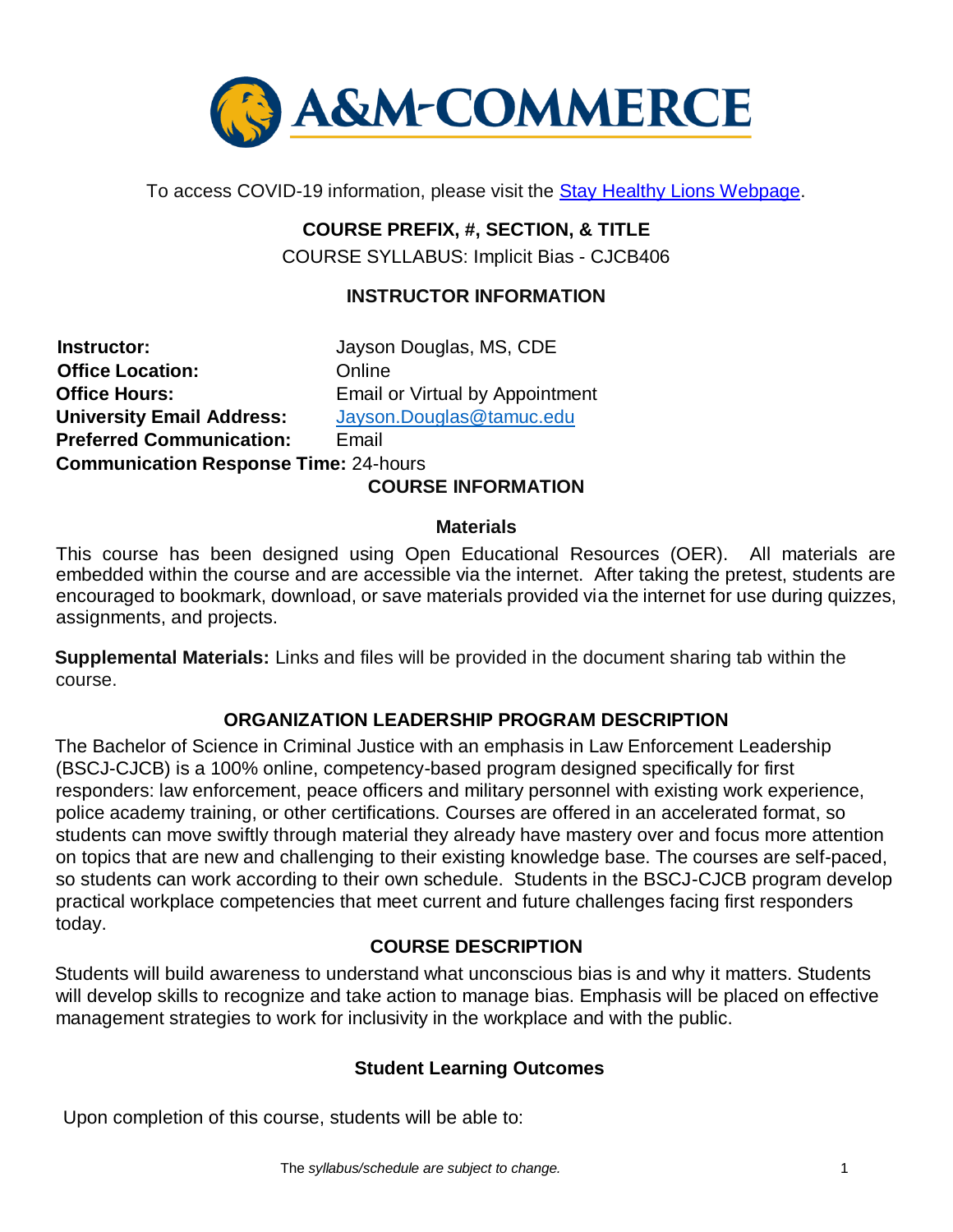- 1. Define related terms and concepts in the area of race relations.
- 2. Summarize race and policing in the U.S. in historical context. Discuss the ongoing influence of race relations, strategies to reconcile past injustice, and the importance of fair and impartial policing.
- 3. Identify/analyze policing practices that have historically alienated and angered disadvantaged communities of color.
- 4. Identify their own implicit bias and strategies that can reduce the negative influence of bias.
- 5. Describe institutional racism and other forms of bias in the U.S. in a historical context, and their effect on culture, justice, crime, and law.
- 6. Discuss law enforcement practices that reduce bias and positively influence community relations.
- 7. Reflect on individual practices and discuss how to apply impartial policing practices in your community.
- 8. Discuss how policing practices can address historically unjust laws and policies.
- 9. Explain the difference between implicit and explicit bias.
- 10. Discuss how fear and bias influence officer behavior and police community interactions

## **REGULAR AND SUBSTANTIVE COURSE INTERACTION**

As a general guide, students enrolled in a three-semester hour course should spend one hour engaged in instructional activities and two to three hours on out-of-class work per week in a traditional semester. Students are expected to double this effort of engagement given that this course is being delivered in a seven-week term. Educational activities in this course are designed to ensure regular and substantive interaction between students and faculty to ensure that students are able to demonstrate competency.

## **COURSE REQUIREMENTS**

**Minimal Technical Skills Needed:** Students will need reliable computer and internet access for this course. Students must be able to effectively use myLeo email, myLeo Online D2L, and Microsoft Office.

**Instructional Methods:** This course is an online course. To be successful in this course, all content and course modules should be read and reviewed. All required assignments must be completed. Please contact the instructor by email for any assistance.

Email your instructor as soon as you complete your pre-test so the instructor can access and grade your work.

**Student Responsibilities or Tips for Success in the Course:** To be successful in this course, all content and course modules should be read and reviewed. All assignments and quizzes (both graded and not graded) should be completed. Please contact the instructor by email for any assistance.

## **ASSESSMENT**

Students must achieve 80% or higher for the both the posttest and culminating project to demonstrate competency and pass the course.

## **Course Pretest**

The purpose of the pretest is to provide a baseline understanding of your knowledge in this competency. The pretest is required before you begin studying course materials. If you do not make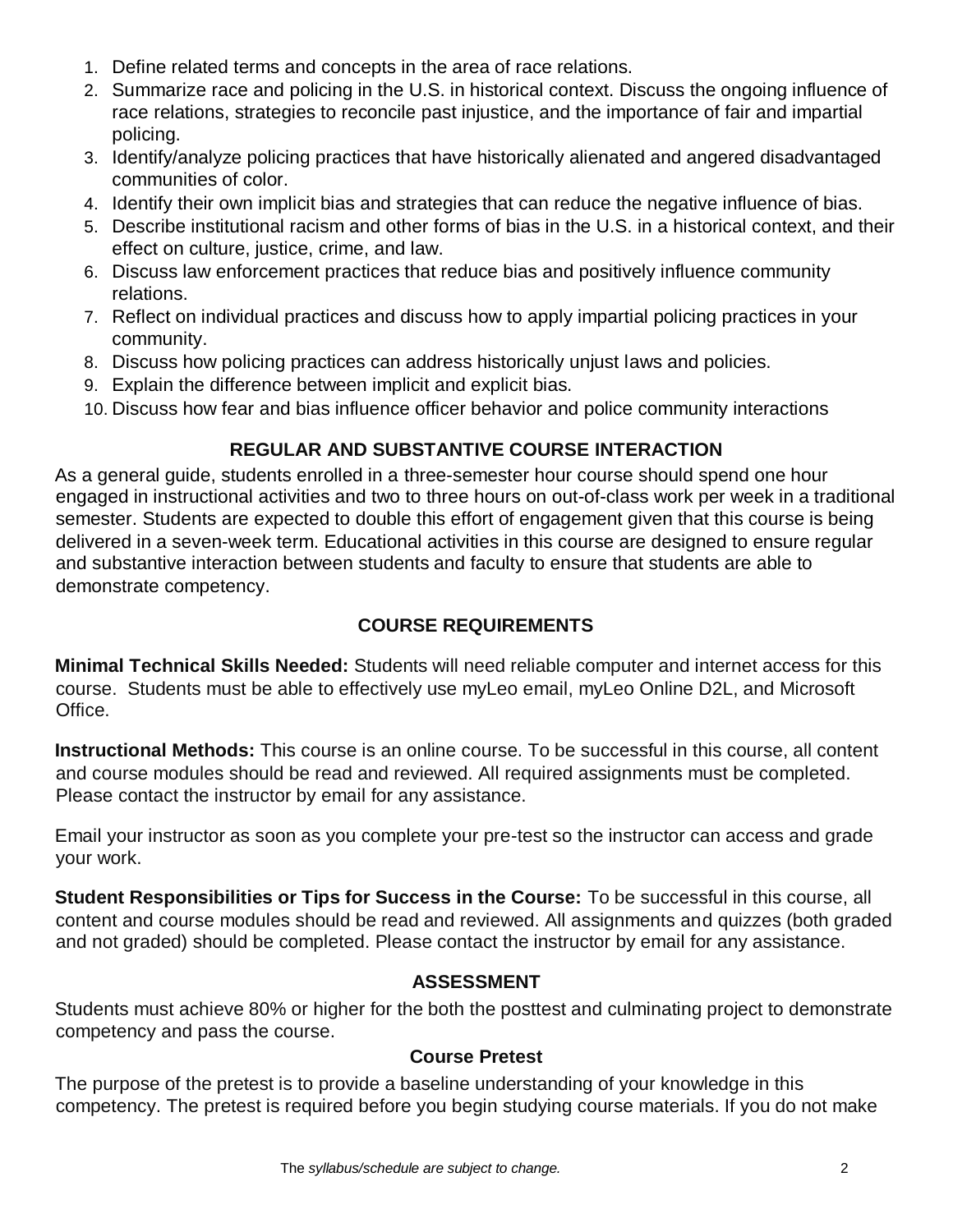at least 80% on the pretest, you should complete assignments, quizzes, and other course content to prepare for the post-test and culminating project(s).

| <b>Content</b> | <b>Description</b>                                                                                                                                                                                                                                                                                                                             | <b>Value</b> | <b>Notes</b>                                                                                                                                     |
|----------------|------------------------------------------------------------------------------------------------------------------------------------------------------------------------------------------------------------------------------------------------------------------------------------------------------------------------------------------------|--------------|--------------------------------------------------------------------------------------------------------------------------------------------------|
| Pretest        | This is the initial assessment<br>in the course to provide a<br>baseline understanding of a<br>student's knowledge of the<br>course content and<br>competencies. Pretests are<br>taken once and should be<br>completed upon the first<br>couple of days of a CBE<br>academic term or entry into a<br>course if a student is an<br>accelerator. | 100 points   | Required before completing any<br>other work in the course. The<br>grade on the pretest does not<br>count in the final grade for this<br>course. |

## **Learning Objective Quizzes**

A brief assessment at the end of each module is provided to emphasize key concepts, theories, processes, etc., introduced in the Learning Objective Module. These quizzes are not factored into your final grade but are helpful toward achieving a passing score on the post-test.

#### **Course Post-test**

The posttest assesses student knowledge and understanding of major concepts, theories, processes, etc., in the course. A **score of 80% or higher is required** to demonstrate competency.

| <b>Content</b> | <b>Description</b>                                                                                                    | <b>Value</b> | <b>Notes</b>                                                                                                                            |
|----------------|-----------------------------------------------------------------------------------------------------------------------|--------------|-----------------------------------------------------------------------------------------------------------------------------------------|
| Post-<br>test  | Measures your competency<br>of learning outcomes<br>through essay, short<br>answer, and multiple-choice<br>questions. | 100 points   | Required and you must score<br>80% or higher. You have up to<br>three attempts.<br>DUE: Last day of Week 7,<br>Friday, by 11:59 PM CST. |

If you score less than 80% on the posttest, you will have an opportunity to review the material and retake the posttest two additional times. If the posttest score is less than 80% within three attempts, students will receive a grade of "F" in the course and will be required to retake the course in the new term. Students who fail the posttest should review feedback from the instructor before reattempting the posttest.

### **Culminating Projects**

These projects assess your knowledge of terms and the application of concepts presented in this course. A **score of 80% or higher is required** to demonstrate competency.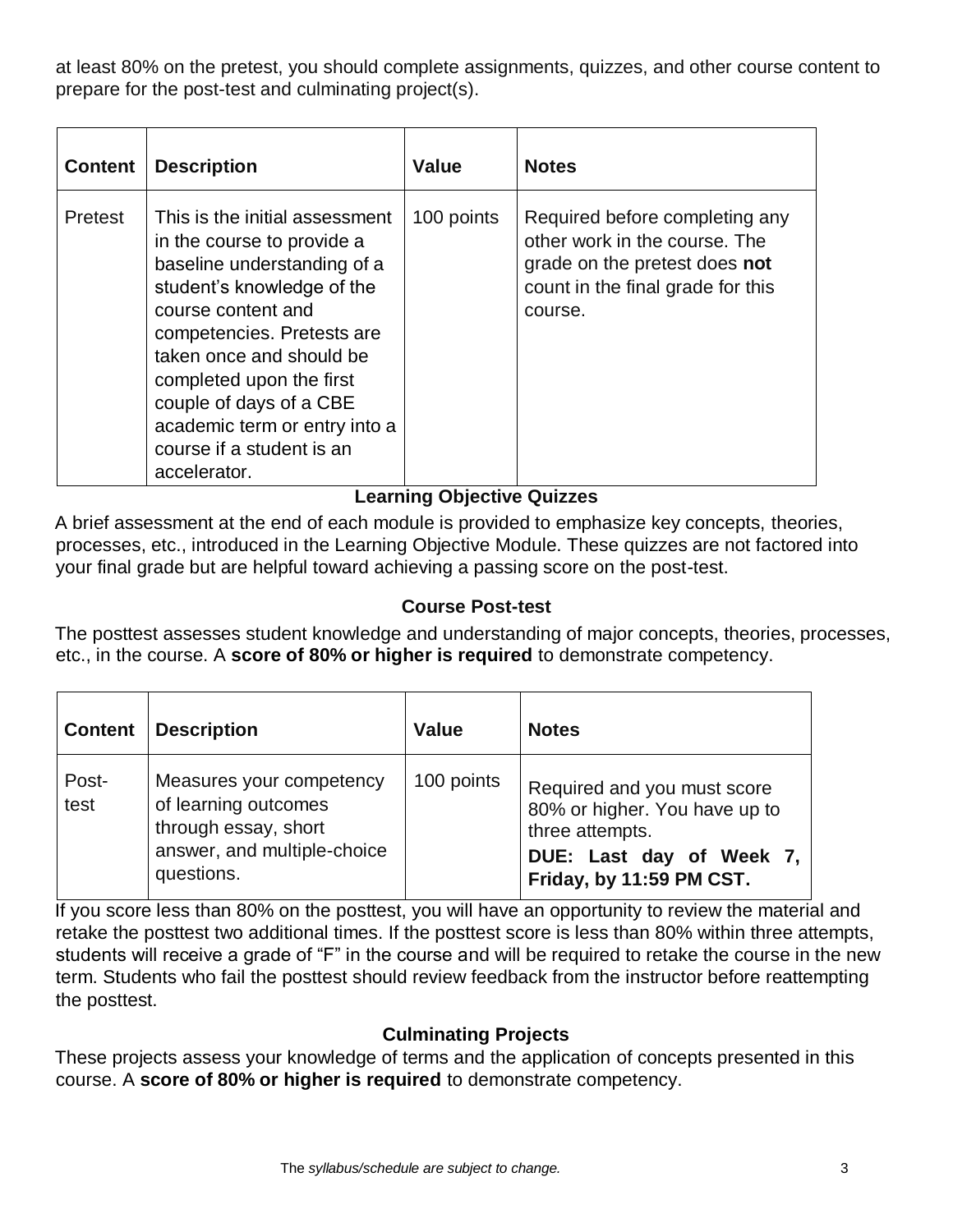| <b>Content</b> | <b>Description</b>                                                                                  | <b>Value</b> | <b>Notes</b>                                                                                                                                                              |
|----------------|-----------------------------------------------------------------------------------------------------|--------------|---------------------------------------------------------------------------------------------------------------------------------------------------------------------------|
| Projects       | Measures your competency<br>of learning outcomes the<br>completion of a<br>competencybased project. | 100 points   | Required and you<br>must<br>score 80% or higher. You<br>have up to three attempts.<br><b>DUE DATE: Last day of</b><br><b>Week</b><br>6, Sunday, by 11:59 PM<br><b>CST</b> |

If students score less than 80% on the culminating projects, they will have an opportunity to review the material and resubmit the project up to two additional times. If the culminating project is less than 80% within three attempts, students will receive a grade of "F" in the course and will be required to retake the course.

#### **GRADING**

A score of 80% or higher on both the culminating projects and posttest is required to demonstrate competency and receive credit for the course. The following items will be used to calculate the final grade in the course.

| <b>Item</b>                 | <b>Worth</b> |  |
|-----------------------------|--------------|--|
| <b>Posttest</b>             | 100 points   |  |
| <b>Culminating Projects</b> | 100 points   |  |
| Total                       | 200 Points   |  |

### **Grading Scale**

 $A = 90\% - 100\%$  $B = 80\% - 89\%$  $F = 79%$  or Below

## **TECHNOLOGY REQUIREMENTS**

### **LMS**

All course sections offered by Texas A&M University-Commerce have a corresponding course shell in the myLeo Online Learning Management System (LMS). Below are the technical requirements

Learning Management System (LMS) Requirements: View the [Learning Management System Requirements Webpage.](https://community.brightspace.com/s/article/Brightspace-Platform-Requirements) 

LMS Browser Support:

Learn more on the **LMS Browser Support Webpage**.

YouSeeU Virtual Classroom Requirements: Visit the [Virtual Classroom Requirements Webpage.](https://support.youseeu.com/hc/en-us/articles/115007031107-Basic-System-Requirements)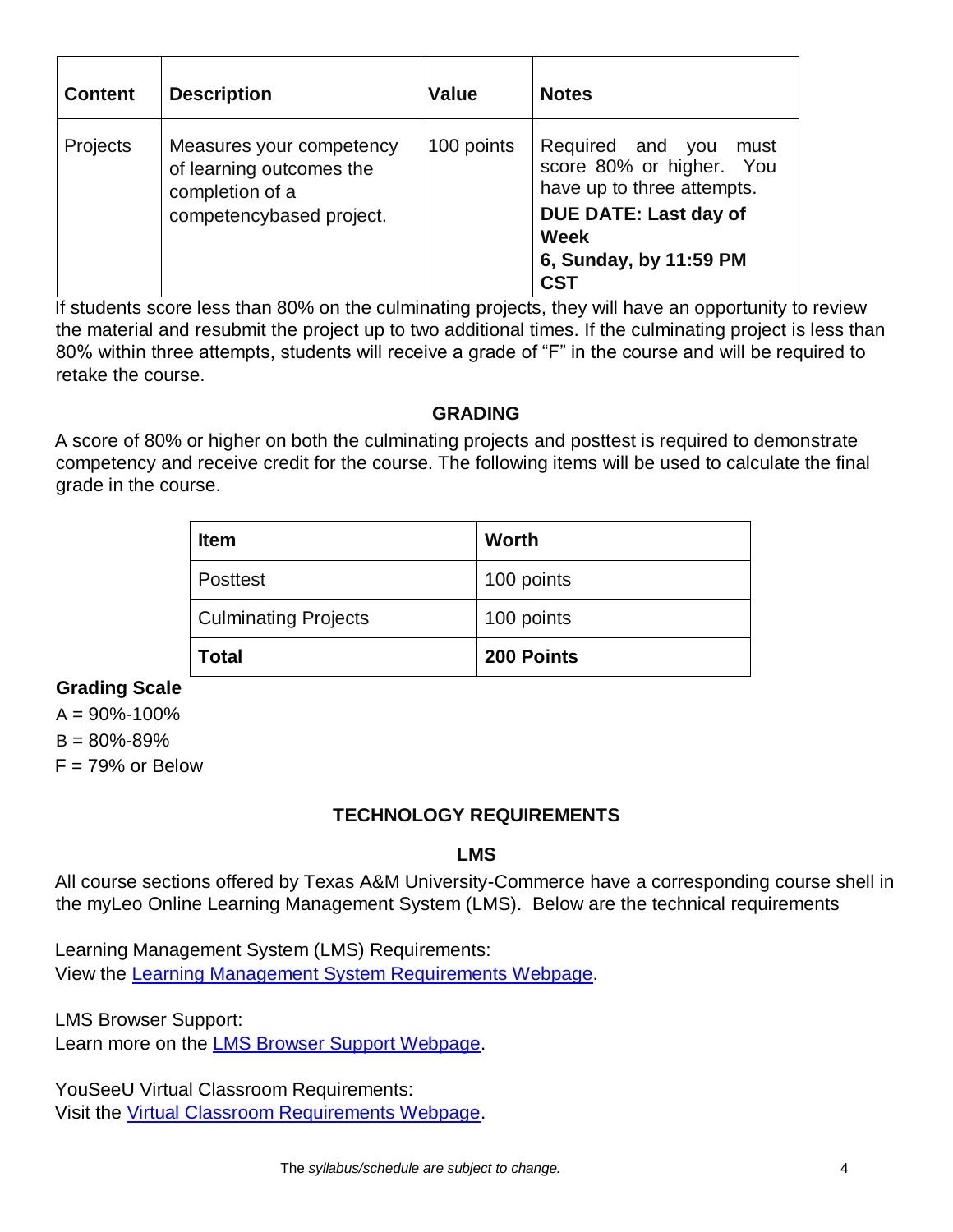### **ACCESS AND NAVIGATION**

You will need your campus-wide ID (CWID) and password to log into the course. If you do not know your CWID or have forgotten your password, contact the Center for IT Excellence (CITE) at 903.468.6000 or helpdesk@tamuc.edu**.** 

**Note:** Personal computer and internet connection problems do not excuse the requirement to complete all course work in a timely and satisfactory manner. Each student needs to have a backup method to deal with these inevitable problems. These methods might include the availability of a backup PC at home or work, the temporary use of a computer at a friend's home, the local library, office service companies, a TAMUC campus open computer lab, etc.

#### **COMMUNICATION AND SUPPORT**

If you have any questions or are having difficulties with the course material, please contact your Instructor.

#### **Technical Support**

If you are having technical difficulty with any part of Brightspace, please contact Brightspace Technical Support at 1-877-325-7778. Other support options can be found on the [Brightspace](https://community.brightspace.com/support/s/contactsupport)  [Support Webpage.](https://community.brightspace.com/support/s/contactsupport)

#### **Interaction with Instructor Statement**

This is an online course; therefore, expect most communication to be online as well. Correspondence will always be through university email (your "myLeo" mail) and announcements in myLeo online (D2L). The instructor will make every effort to respond to emails within 24 provided the correspondence follows the requirements listed below. Students are encouraged to check university email daily.

#### **All emails from students should include:**

- **Course name and subject in the subject line (ex. CJCB 406 – Posttest) Salutation**
- **Proper email etiquette (no "text" emails – use proper grammar and punctuation)**
- **Student name**

### **COURSE AND UNIVERSITY PROCEDURES/POLICIES**

#### **Syllabus Change Policy**

The syllabus is a guide. Circumstances and events, such as student progress, may make it necessary for the instructor to modify the syllabus during the semester. Any changes made to the syllabus will be announced in advance.

#### **Student Conduct**

All students enrolled at the University shall follow the tenets of common decency and acceptable behavior conducive to a positive learning environment. The Code of Student Conduct is described in detail online in the **Student Guidebook**.

Students should also consult the [Rules of Netiquette Webpage](https://www.britannica.com/topic/netiquette) for more information regarding how to interact with students in an online forum.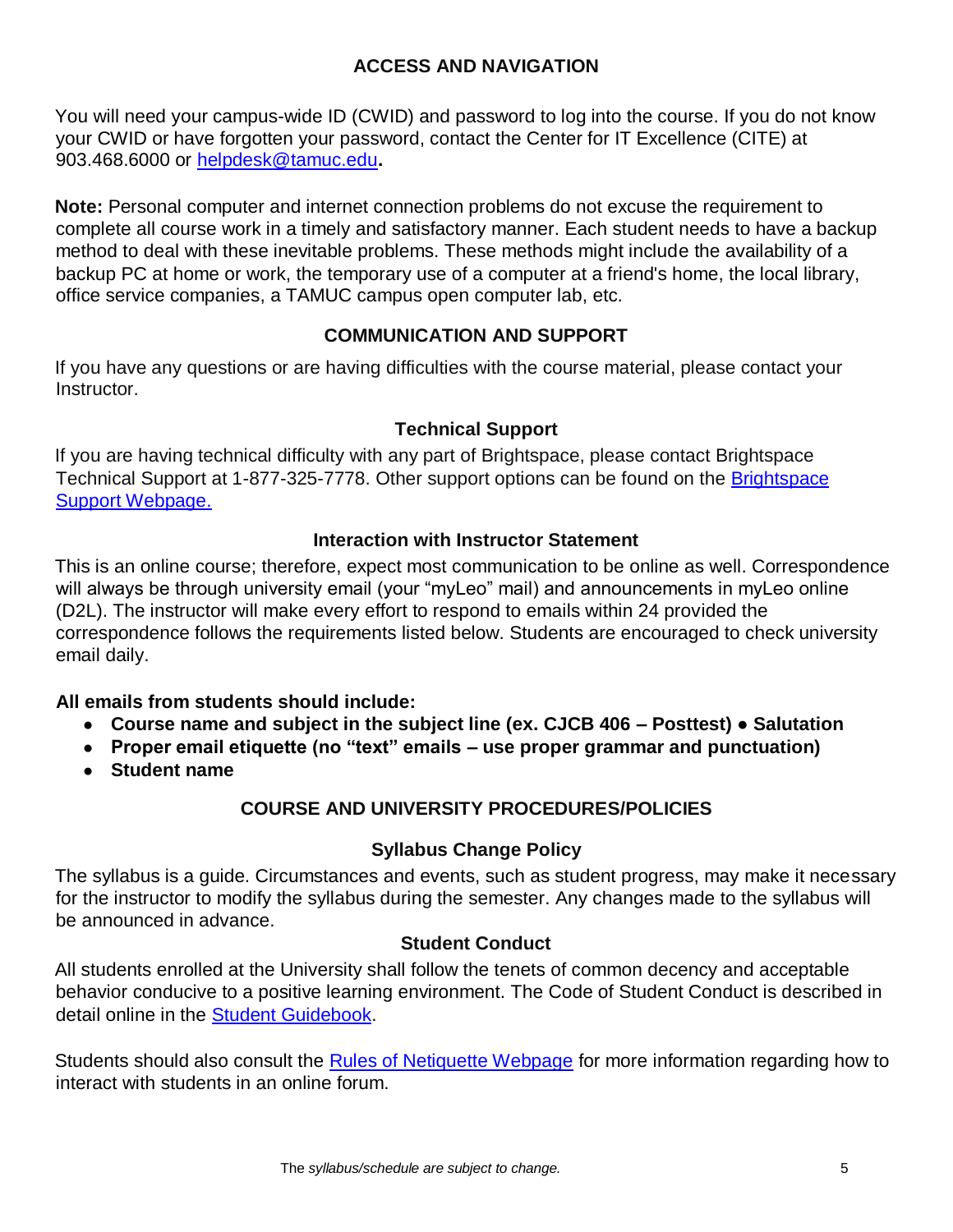### **TAMUC Attendance**

For more information about the attendance policy, please view the [Attendance](http://www.tamuc.edu/admissions/registrar/generalInformation/attendance.aspx) [Webpage](http://www.tamuc.edu/admissions/registrar/generalInformation/attendance.aspx) and the **[Class](http://www.tamuc.edu/aboutUs/policiesProceduresStandardsStatements/rulesProcedures/13students/academic/13.99.99.R0.01.pdf) [Attendance Policy](http://www.tamuc.edu/aboutUs/policiesProceduresStandardsStatements/rulesProcedures/13students/academic/13.99.99.R0.01.pdf)** 

#### **Academic Integrity**

Students at Texas A&M University-Commerce are expected to maintain high standards of integrity and honesty in all of their scholastic work. For more details and the definition of academic dishonesty see the following procedures:

[Undergraduate Academic Dishonesty Po](http://www.tamuc.edu/aboutUs/policiesProceduresStandardsStatements/rulesProcedures/13students/undergraduates/13.99.99.R0.03UndergraduateAcademicDishonesty.pdf)licy [Undergraduate Student Academic Dishonesty Form](http://www.tamuc.edu/aboutUs/policiesProceduresStandardsStatements/rulesProcedures/documents/13.99.99.R0.03UndergraduateStudentAcademicDishonestyForm.pdf)

#### **Students with Disabilities-- ADA Statement**

The Americans with Disabilities Act (ADA) is a federal anti-discrimination statute that provides comprehensive civil rights protection for persons with disabilities. Among other things, this legislation requires that all students with disabilities be guaranteed a learning environment that provides for reasonable accommodation of their disabilities. If you have a disability requiring an accommodation, please contact:

## **Office of Student Disability Resources and Services**

Texas A&M University-Commerce, Velma K. Waters Library Rm 162, Phone (903) 886-5150 or (903) 886-5835 Email: studentdisabilityservices@tamuc.edu Website: [Office of Student Disability Resources and Services](http://www.tamuc.edu/campusLife/campusServices/studentDisabilityResourcesAndServices/)

### **Counseling Center**

The Counseling Center at A&M-Commerce, located in the Halladay Building, Room 203, offers counseling services, educational programming, and connection to community resources for students. Students have 24/7 access to the Counseling Center's crisis assessment services by calling 903-886- 5145. For more information regarding Counseling Center events and confidential services, please visit www.tamuc.edu/counsel

### **Nondiscrimination Notice**

Texas A&M University-Commerce will comply in the classroom, and in online courses, with all federal and state laws prohibiting discrimination and related retaliation on the basis of race, color, religion, sex, national origin, disability, age, genetic information, or veteran status. Further, an environment free from discrimination on the basis of sexual orientation, gender identity, or gender expression will be maintained.

### **Campus Concealed Carry Statement**

Texas Senate Bill - 11 (Government Code 411.2031, et al.) authorizes the carrying of a concealed handgun in Texas A&M University-Commerce buildings only by persons who have been issued and are in possession of a Texas License to Carry a Handgun. Qualified law enforcement officers or those who are otherwise authorized to carry a concealed handgun in the State of Texas are also permitted to do so. Pursuant to Penal Code (PC) 46.035 and A&M-Commerce Rule 34.06.02.R1, license holders may not carry a concealed handgun in restricted locations. For a list of locations, please refer to the [Carrying Concealed Handguns On Campus](http://www.tamuc.edu/aboutUs/policiesProceduresStandardsStatements/rulesProcedures/34SafetyOfEmployeesAndStudents/34.06.02.R1.pdf) document and/or consult your event organizer. Pursuant to PC 46.035, the open carrying of handguns is prohibited on all A&M-Commerce campuses. Report violations to the University Police Department at 903-8865868 or 9-1-1.